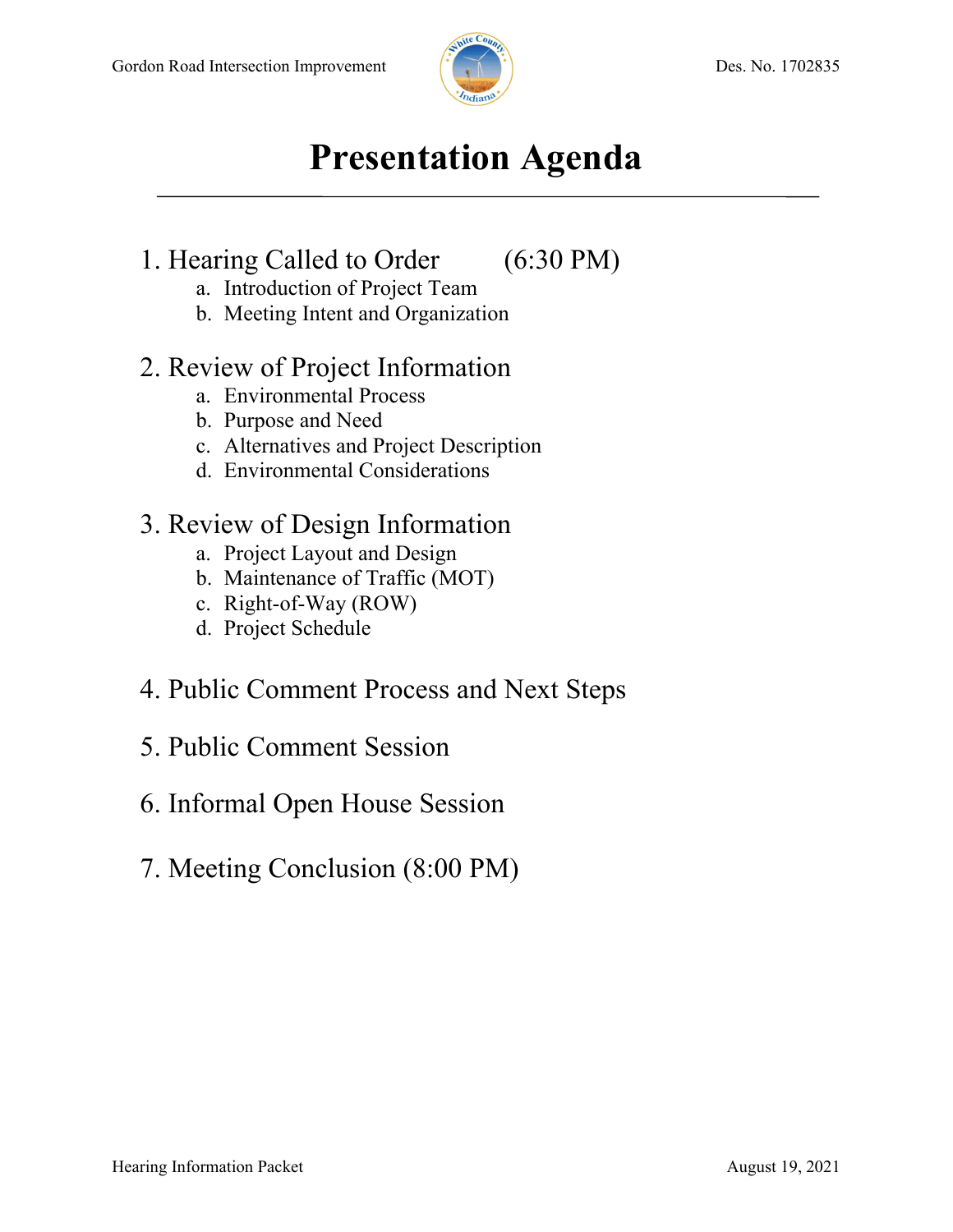

### **Project Location and Description:**

The White County Board of Commissioners is proceeding with a federal aid project to improve the intersection of Gordon Road, S. Main Street (US 421/SR 39), Airport Road, and City Park Loop in the City of Monticello, White County, Indiana.

The project involves the construction of a single-lane roundabout at the intersection. The roundabout includes one 18-foot wide circulating travel lane with a 12-foot, 6-inch truck apron and a 2-foot wide mountable roll curb. All roadway approaches to the roundabout will shift to the south or southeast and require full depth reconstruction and new curb and gutter. Oak Drive, south of the intersection will also be reconstructed and new curb and gutter will be constructed.

The project will also involve improvement to non-motorized facilities in the area of the intersection. Monticello/White County Trail will be reconstructed to follow along the north side of the new alignment of Gordon Road as it approaches the intersection then travel north to the first commercial drive and connect to previously constructed sidewalks at that location. A new crosswalk will be constructed across S. Main Street to connect with the south entrance of Monticello City Park. A 10-foot wide multi-use path will also be constructed within Monticello City Park and begin at a point to the southeast of the baseball fields and continue west along the current alignment of City Park Loop. As it approaches the south park entrance, the path will travel north and end at the northern entrance of Monticello City Park. Americans with Disabilities Act compliant curb ramps will be constructed at all locations where the new non-motorized facilities will cross a roadway.

### **Purpose and Need:**

The need for the project stems from the low Level of Service (LOS) for the existing signalized five-legged intersection. LOS is a metric used to measure traffic flow of which there are six levels from LOS A, which indicates free flowing traffic, to LOS F, which indicates oversaturated traffic flow. A LOS of C is considered acceptable. Lochmueller Group performed a traffic study in January of 2020 and found that due to projected traffic growth in the design year, 2042, the LOS of the current intersection will become LOS F which is considered oversaturated and unacceptable.

An additional need for the project is the lack of available, accessible non-motorized transportation routes near the intersection. Currently, no pedestrian facilities exist connecting the north and south entrances of Monticello City Park nor does the Monticello/White County Trail connect to Monticello City Park presently.

The purpose of the project is to improve the LOS of each approach at the intersection to at least a LOS C for the design year. The project also seeks to increase the availability of non-motorized transportation facilities and accessibility in the area of the intersection.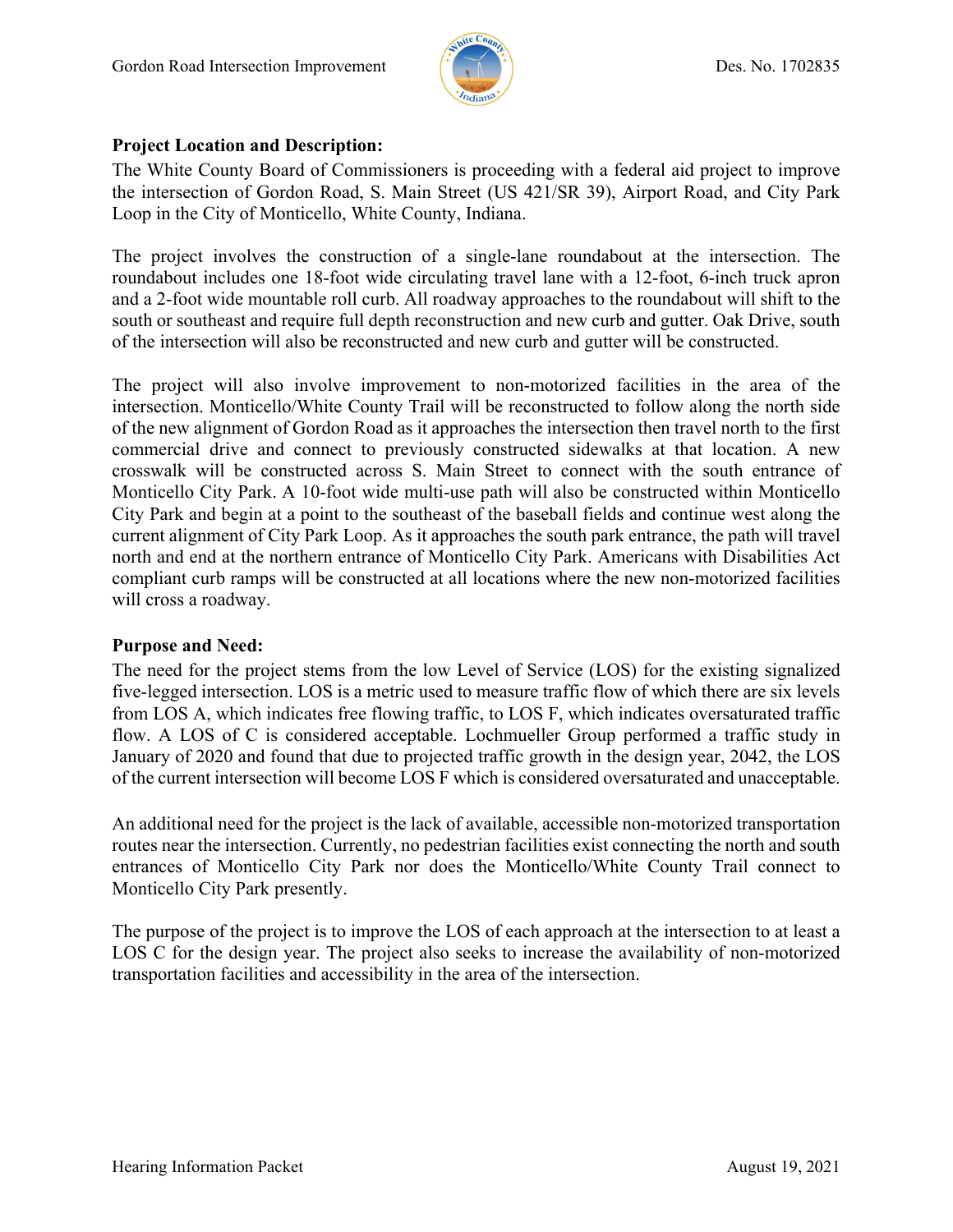

| Land Use Impacts                   | <b>Amount</b> (acres) |           |
|------------------------------------|-----------------------|-----------|
|                                    | <b>New ROW</b>        |           |
|                                    | Permanent             | Temporary |
|                                    | (New)                 |           |
| Residential                        | 0.49                  | 0.06      |
| Commercial                         | 0.18                  | 0.22      |
| Agricultural                       | 0.00                  | 0.00      |
| Forest                             | 0.20                  | 0.00      |
| Wetlands                           | 0.00                  | 0.00      |
| <b>Other: Religious Facilities</b> | 0.16                  | 0.46      |
| Other: Recreational                | 0.58                  | 0.00      |
| Facilities                         |                       |           |
| <b>TOTAL</b>                       | 1.61                  | 0.46      |

### **Description of Right-of-Way (ROW):**

As illustrated in the table above, the project requires approximately 1.61 acres of new permanent and 0.46 acre of temporary right-of-way. Approximately 0.49 acres of permanent right-of-way will be acquired from residential properties. From the commercial properties there will be 0.18 acre of permanent right-of-way required. There will also be 0.20 acre of permanent right-of-way required from forested land. From religious facilities (Monticello Christian Church), there will be 0.16 acre of permanent and 0.46 acre of temporary right-of-way required. Finally, there will be 0.58 acre of permanent right-of-way required from recreational facilities (Monticello City Park).

The new ROW widths along Gordon Road will be from 54 to 74 feet north and 35 to 58 feet south of the roadway centerline. The new ROW widths along S. Main Street (US 421/SR 39) will be from 48 to 68 feet west and 39 to 80 feet east of the roadway centerline. The new ROW widths along Airport Road will be from 35 to 100 feet west of the roadway centerline and from 30 feet to 35 feet east of the roadway centerline. The new ROW widths along Oak Drive will extend 27 feet north and from 25 to 30 feet south of the roadway centerline.

### **Schedule:**

- Environmental approximate September 2021 completion
- Right-of-Way Acquisition–2022
- Construction commencement April 2023 to October 2024

#### **Cost:**

Construction cost is estimated to be \$2,777,520 (2023 dollars).

### **Maintenance of Traffic (MOT):**

The MOT will occur in two phases. The first phase will require restricting access to S. Main Street to motorists traveling along Gordon Road and S. Airport Road. A signalized temporary access road will be in place in the southwest quadrant of the intersection to maintain traffic between Gordon Road and Airport Road in both directions. The proposed detour will utilize Gordon Road, 6th Street (S CR 500 E), and US 24 to facilitate traffic from Gordon Road and South Airport Road